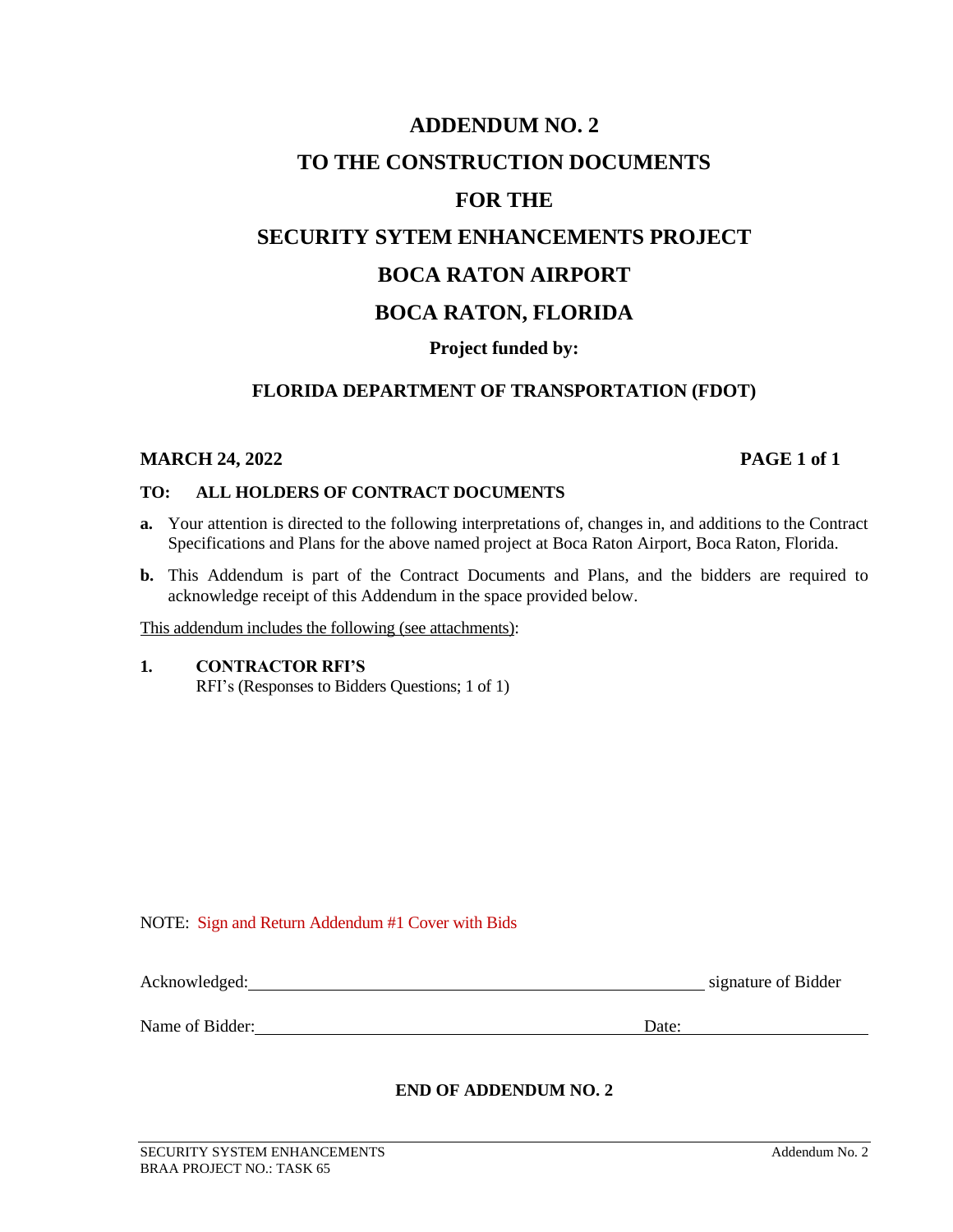# **Addendum #2 Security System Enhancements**

# **Requests for Information (RFI's)**

- Question: We would like to ask for Hanwha to be approved as an alternate equal to the specified cameras.
- Response: All new cameras shall meet the specifications for range, resolution, IR, etc. requested in the bid package regardless of brand. All cameras must fully integrate with existing Genetec access controls and surveillance system.
- Question: Would it be possible to extend the bid period.
- Response: Due to timing of grant funding the bid period may be extended only 1 week. The new bid opening shall be Tuesday, April 5 2:00pm.